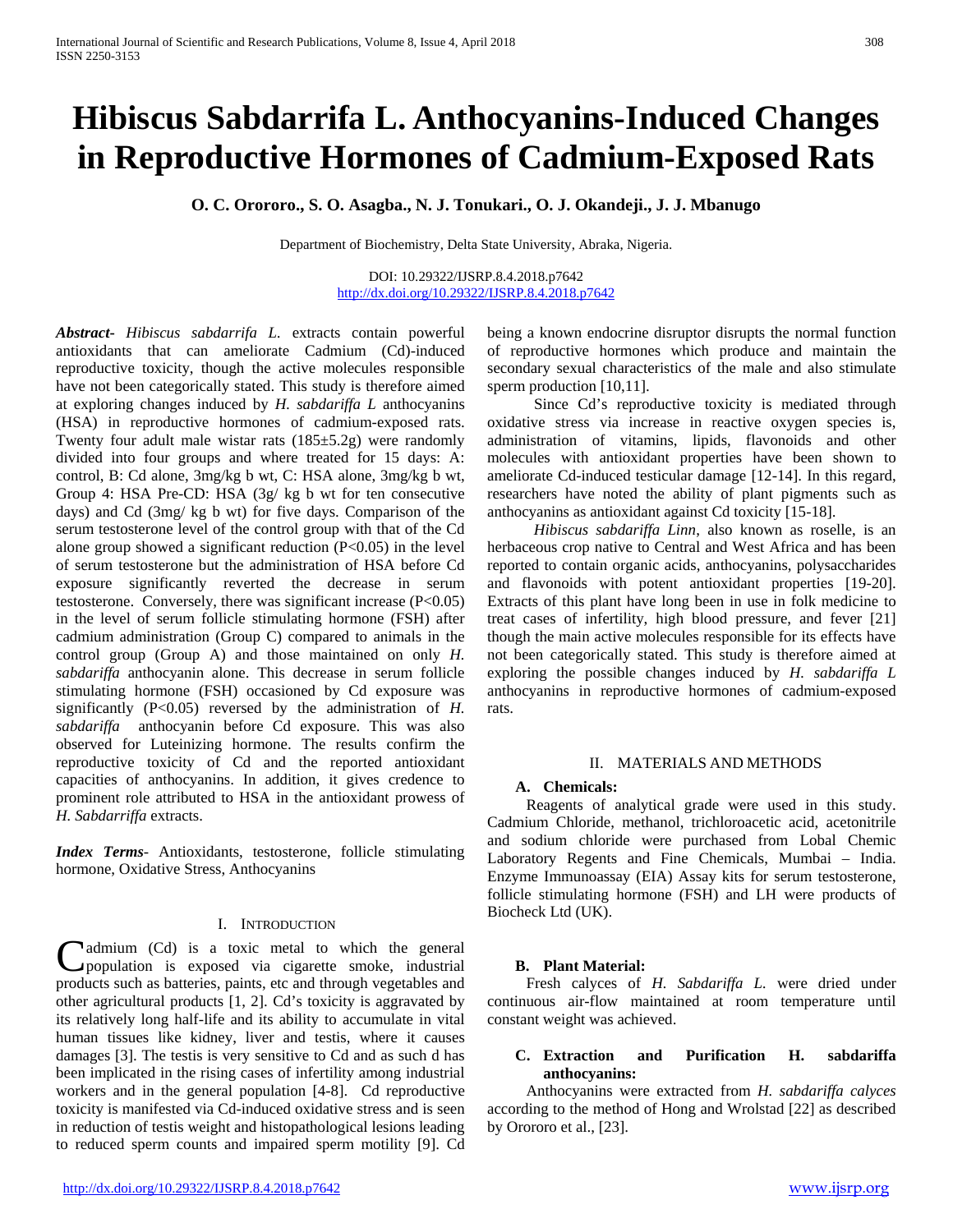International Journal of Scientific and Research Publications, Volume 8, Issue 4, April 2018 309 ISSN 2250-3153

# **D. Experimental animals** *and* **Experimental Design:**

Twenty four  $(24)$  adult male wistar rats  $(185\pm5.2g)$  were randomly divided into four treatment groups and where treated for 15 days: Group **A**: control, **B**: Cd alone, 3mg/kg b wt, **C**: HSA alone, 3mg/kg b wt, Group **D**: HSA Pre-CD: HSA (3g/ kg b wt for ten consecutive days) and Cd (3mg/ kg b wt) for five days. At the end of the treatment period, the animals were sacrificed by cervical dislocation and blood samples were obtained by cardiac puncture into heparinized bottles and centrifuged at 3000g for 10 min. Sera collected was stored frozen until used for biochemical analysis.

#### **E. Biochemical Assays:**

 Serum FSH, LH and testosterone were measured based on the principle of solid phase enzyme-linked immunosorbent assay (ELISA) using Biochek test kit.

#### **F. Analysis of Data***:*

Results obtained in the study were presented as Mean  $\pm$ SD. Statistical analysis was performed using the Statistical Package for Social Sciences (SPSS) software. The one-way analysis of variance (ANOVA) was utilized in comparing the degree of significance of different parameters estimated and the difference between mean were considered to be significant at p< 0.05

#### III. RESULTS AND DISCUSSION



**Fig.1:** *H. sabdariffa* **anthocyanins-induced changes in serum testosterone of Cd-exposed rats. Groups: A** (Control), **B** (Cd), **C** (Anthocyanin), **D** (Anthocyanin Pre-Cd). Values with different alphabetic superscripts differ significantly (P<0.05)



**Fig.2:** *H. sabdariffa* **anthocyanins-induced changes in serum FSH of Cd-exposed rats. Groups: A** (Control), **B** (Cd), **C** (Anthocyanin), **D** (Anthocyanin Pre-Cd). Values with different alphabetic superscripts differ significantly  $(P<0.05)$ 



**Fig.3:** *H. sabdariffa* **anthocyanins-induced changes in serum LH of Cd-exposed rats. Groups: A** (Control), **B** (Cd), **C** (Anthocyanin), **D** (Anthocyanin Pre-Cd). Values with different alphabetic superscripts differ significantly  $(P<0.05)$ 

 *H. sabdariffa* anthocyanins-induced changes in the hormones of Cd-exposed rats is shown in Fig 1-3. Comparison of the serum testosterone level of the control group with that of the Cd alone group showed a significant reduction  $(P<0.05)$  in the level of serum testosterone. The results indicated that Cd administration lowered the level of serum testosterone and also showed that the administration of *H. sabdariffa* anthocyanin before Cd exposure significantly reverted the decrease in serum testosterone. Conversely, there was significant increase (P<0.05) in the level of serum follicle stimulating hormone (FSH) after cadmium administration (Group C) compared to animals in the control group (Group A) and those maintained on only *H. sabdariffa* anthocyanin alone . This decrease in serum follicle stimulating hormone (FSH) occasioned by Cd exposure was significantly (P<0.05) reversed by the administration of *H. sabdariffa* anthocyanin before Cd exposure. This was also observed for Luteinizing hormone (fig. 3), and points to the antioxidant potentials of HSA.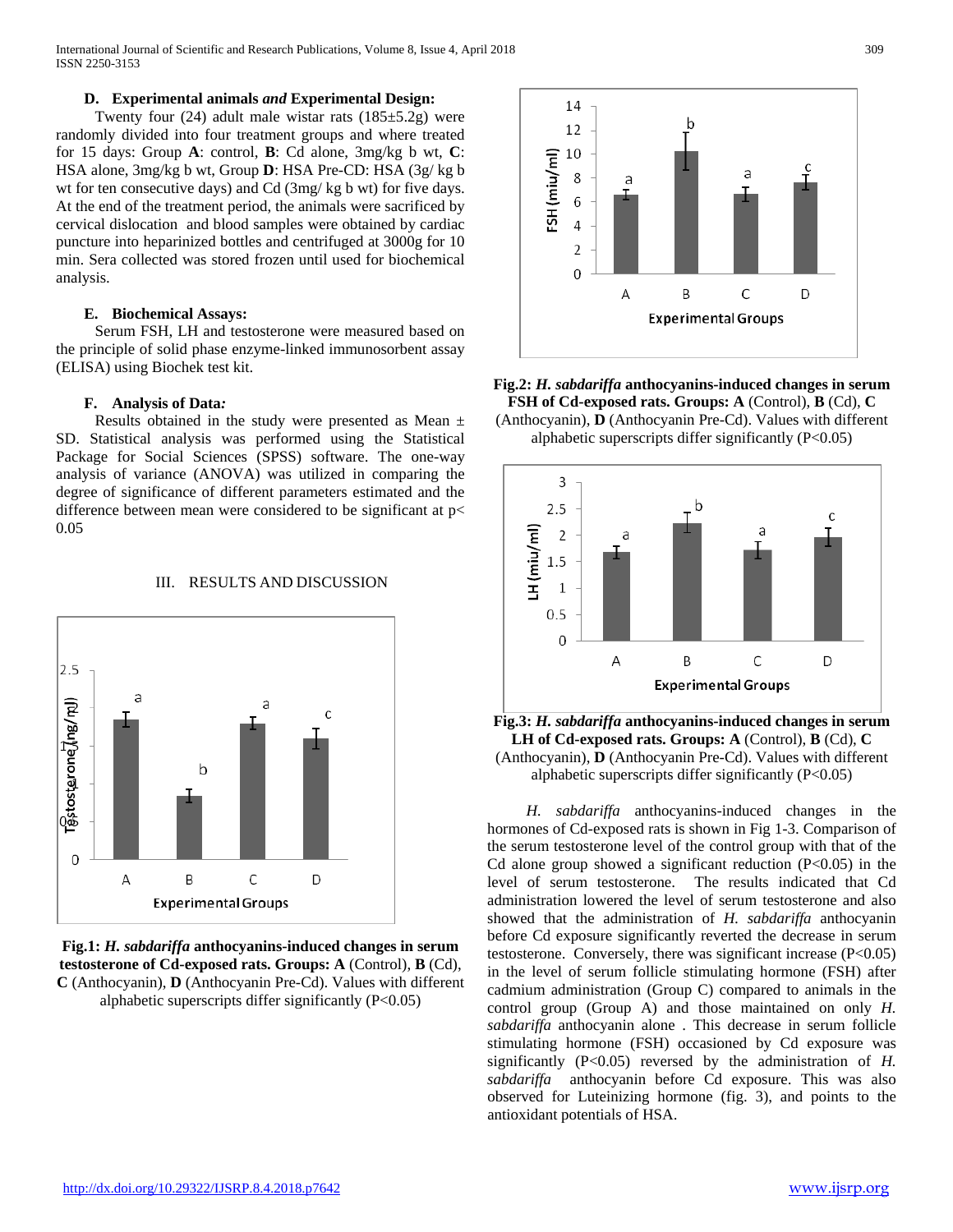Increase in plasma levels of FSH after cadmium administration observed in this study could be attributed to the bioaccumulation of cadmium in the testis and is consistent with the findings of [24] who noted that through its effect on Sertoli cell activity, Cd decreases inhibin (the main inhibitory signal for FSH secretion) synthesis and release thereby causing increase in the plasma levels of FSH. This is in line with the changes observed by [25] and [26]. FSH, a pituitary glycoprotein, affects the sertoli cells to stimulate and initiate germ cell number and also enhance the production of androgens by the Leydig cells [27]). FSH also plays a significant role in the maturational stages of spermatozoa. Orisakwe et al., [28], Brian et al., [29] and Omotuyi et al., [30] previously reported that extracts of *H. sabdariffa* calyces are rich in phytoestrogens and thus possess estrogenic effects which reduces serum testosterone levels. Interesting, this was not observed in this study and it can be attributed to the difference in the extracts. Aqueous extracts used in those studies probably content other bio molecules responsible for the estrogenic effects unlike the purified HSA used in this study. In consonance with the results of this study is the work of Fadairo et al., [31] who reported the protective effect of whole and anthocyanin-free aqueous extracts of *Hibiscus sabdariffa L*. on Cadmium-induced changes in serum reproductive hormones of Wistar Rats. Again, Ajiboye et al., [32] attributed this effect of Roselle calyx extract to its anthocyanins, a claim supported by the results of this study.

#### IV. CONCLUSION

This study is a confirmation of the reproductive toxicity of Cd as all the hormones assayed were significantly altered by exposure to Cd. However, the pre-treatment of Cd-exposed rats with HSA significantly normalized reproductive hormones. This effect of HSA is not unconnected with the reported antioxidant capacities of anthocyanins. The results of this study also gives credence to prominent role attributed to HSA in the antioxidant prowess of *H. Sabdarriffa* extracts.

#### **REFERENCES**

- [1] Järup, L., Berglund, M., Elinder, C.G., Nordberg, G., Vahter, M. Health effects of cadmium exposure a review of the literature and a risk estimate. Scandinavian J. Work Environ. Health. 2014; 24: 11-51
- [2] Ma. S., Zhang, L. Jiang, Q. Protective effect of bioflavonoid morin on Cadmium induced oxidative neuropathy. Biomed. Res. 2017, 28 (3): 1148- 1154
- [3] Satarug, S., Garrett, S.H., Sens, M.A., Sens, D.A. Cadmium, environmental exposure and health outcomes. Environ. Health. Perspect. 2010; 118: 182- 190
- [4] Siu, E.R., Mruk, D.D., Porto, C.S., Cheng, C.Y. Cadmium-induced testicular injury. Toxicol. Appl. Pharmacol*.* 2009; 238(3): 240-249.
- [5] Ji, Y. L., Wang, H., Liu, P., Wang, Q., Zhao, X. F. Pubertal cadmium exposure impairs testicular development and spermatogenesis via disrupting testicular testosterone synthesis in adult mice. Reprod. Toxicol*.* 2010: 29: 176–183.
- [6] Ige, S.F., Olalaye, S.B., Akhigbe, R.E., Akanbi, T.A., Oyekunle, D.A., Udoh, U.A. Testicular toxicity and sperm quality following Cadmium exposure in rats: ameliorative potentials of *Allium cepa*. J. Hum. Reproduct. Sci. 2012; 5(1):37-42.
- [7] Alaee, S., Talaiekhozani, A., Rezaei, S., Alaee, K., Yousefian, E. Cadmium and male infertility. J. Infert. Reproduc. Bio. 2014: 2( 2):62-69.
- [8] Kumar, B.A., Reddy, A.G., Kumar, P.R., Reddy, Y.R., Rao, T.M., Haritha, C. Protective role of N-Acetyl L-Cysteine against reproductive toxicity due

to interaction of lead and cadmium in male *Wistar* rats. J. Natural Sci., Bio. Med. 2016; 4 (2):414-419

- [9] Ognjanović, B.I., Pavlović, S.Z., Maletić, S.D., Zikić, R.V., Stajn, A.S., Radojicić, R.M., Saicić, Z.S. and Petrović, V.M. Protective influence of vitamin E on antioxidant defense system in the blood of rats treated with cadmium. Physiol*.* Res. 2010; 52(5):563-570.
- [10] Shafi1, F.A.A., Al-Muswie, R.T., Alubadi, A.E.M. Work's Environment Effect on Metal and Male Reproductive Hormones Levels: Circulating Testosterone, LH, and FSH are Positively Associated with Cadmium, Lead, and Molybdenum. J. Global Pharma Tech. 2017; 07(9):139-143
- [11] El-Neweshy, M.S., El-Maddawy, Z.K., and El-Sayed, Y.S. Therapeutic effects of date palm (*Phoenix dactylifera L*.) pollen extract on cadmiuminduced testicular toxicity. Andrologia, 2012, xx:1–10
- [12] Pires, V. C., Andre´a, P.B., Gollucke, D.A., Ribeiro, L.L., Vaˆnia, D.A., Odair, A. Jr. Grape juice concentrate protects reproductive parameters of male rats against cadmium-induced damage: a chronic assay. Bri. J. Nutr. 2013; 110: 2020–2029.
- [13] Mohamed, S.O., Ahmed, N., Hassan, S.Z., Ahmed, E., Moneim, A. Effect of *Physalis peruviana L*. on Cadmium-Induced Testicular Toxicity in Rats. Biol. Trace. Elem. Res. 2014, 159:278–287
- [14] Salem, N.A., Salem, E.A. Hepatorenal and Testicular Protective Effects of Lycopene against Cadmium Induced Toxicity in Male Rats. J. Nephrol. Ther. 2016: 6: 265-270.
- [15] Usoh, I.F., Akpan, E.J., Etim, E.O., Farombi, E.O. Antioxidant actions of dried flower extracts of Hibiscus sabdariffa L. on sodium arsenite – Induced oxidative stress in rats. Pakistan J. Nutri*.* 2005; 4(3), 135–141.
- [16] Abeda, Z.H., Sie, R.S., Ayolie, K., Yapo, S.E.S., Coulibaly, S., Kouassi, K.M., Kouakou, T.H. Free Radical Scavenging Properties and Antioxidant Activities of Some Anthocyanins Purified from Roselle (*Hibiscus sabdariffa* L.) Callus Using *In-Vitro* Tests. Res. J. Pharma. Biol. Chem.Sci. 2015; 6(6):320-329
- [17] Al-Fartosy, A.J.M., Abdulwahid, A.A. Antioxidant Activity of Anthocyanins Extracted from Iraqi *Iresine herbstii* L. Flowers after Drying and Freezing. Am. J. Analy. Chem. 2015; 6:382-394.
- [18] Atagana, O.S., Asagba, S.O. Protective effects of honey against cadmiuminduced alteration of some biochemical parameters in rats. J. Toxicol. Environ Chem*.* 2015; 96(10): 1557-1563.
- [19] Mossalam, H.H., Aty, O.A., Morgan, A.E., Youssaf, E.N., Mackawy, A.M.H. Biochemical and ultra structure studies of the antioxidant effect of aqueous extract of Hibiscus sabdariffa on the Nephrotoxicity Induced by organophosphorous pesticide (Malathion) on the adult albino rats. Life Sci. J. 2011; 8(5), 561–574.
- [20] Da-Costa-Rocha, I., Bonnlaender, B., Sievers, H., Pischel, I., Heinrich, M. Hibiscus sabdariffa L. – A phytochemical and pharmacological review. Food Chem*.* 2014, 165 :424–443.
- [21] Wang, H. K. The therapeutic potential of flavonoids. Expert Opin Investig Drugs. 2000; 9: 2103–19.
- [22] Hong, V., Wrolstad, R.E. Use of HPLC separation/photodiode array detection for characterization of anthocyanins. J. Agric. Food Chem. 1990; 38: 708-715.
- [23] Orororo, O.C., Asagba, S.O., Tonukari, N.J., Okandeji, O.J., Mbanogu, J.J. Effects of *Hibiscus sabdarrifa l.* anthocyanins on cadmium-induced oxidative stress in wistar rats. J. Applied Sci. Environ. Management (JASEM-03-1821/2018) in press.
- [24] Al-Ani, N.K, Al-Kawaz, U., Saeed, B.T. Protective Influence of Zinc on Reproductive Parameters in Male Rat Treated with Cadmium. Am. J. Med. Med. Sci. 2015; 5(2): 73-81.
- [25] De Souza Predes, F., Diamante, M.A., Dolder, H. Testis response to low doses of cadmium in Wistar rats. Inter. J. Experim Pathol. 2010; 91:125- 131.
- [26] Saeed, B.T. Effects of Cadmium on sperm parameters, histological and hormonal changes in testes of mature rats. Iraqi J. Embryos Infert. Res. 2013; 3(6): 45-51.
- [27] O'Shaughnessy, P.J., Monteiro, A., Verhoeven, G., De Gendt K., Abel, M.H. Effect of FSH on testicular morphology and spermatogenesis in gonadotrophin-deficient hypogonadal mice lacking androgen receptors. Reproduction, 2010;139: 177-184.
- [28] Orisakwe, O. E., Husaini, D. C., Afonne, O. J. Testicular effects of subchronic administration of *Hibiscus sabdariffa aqueous* extract in rats. J. Reprod. Toxicol. 2004; 18:295–298.